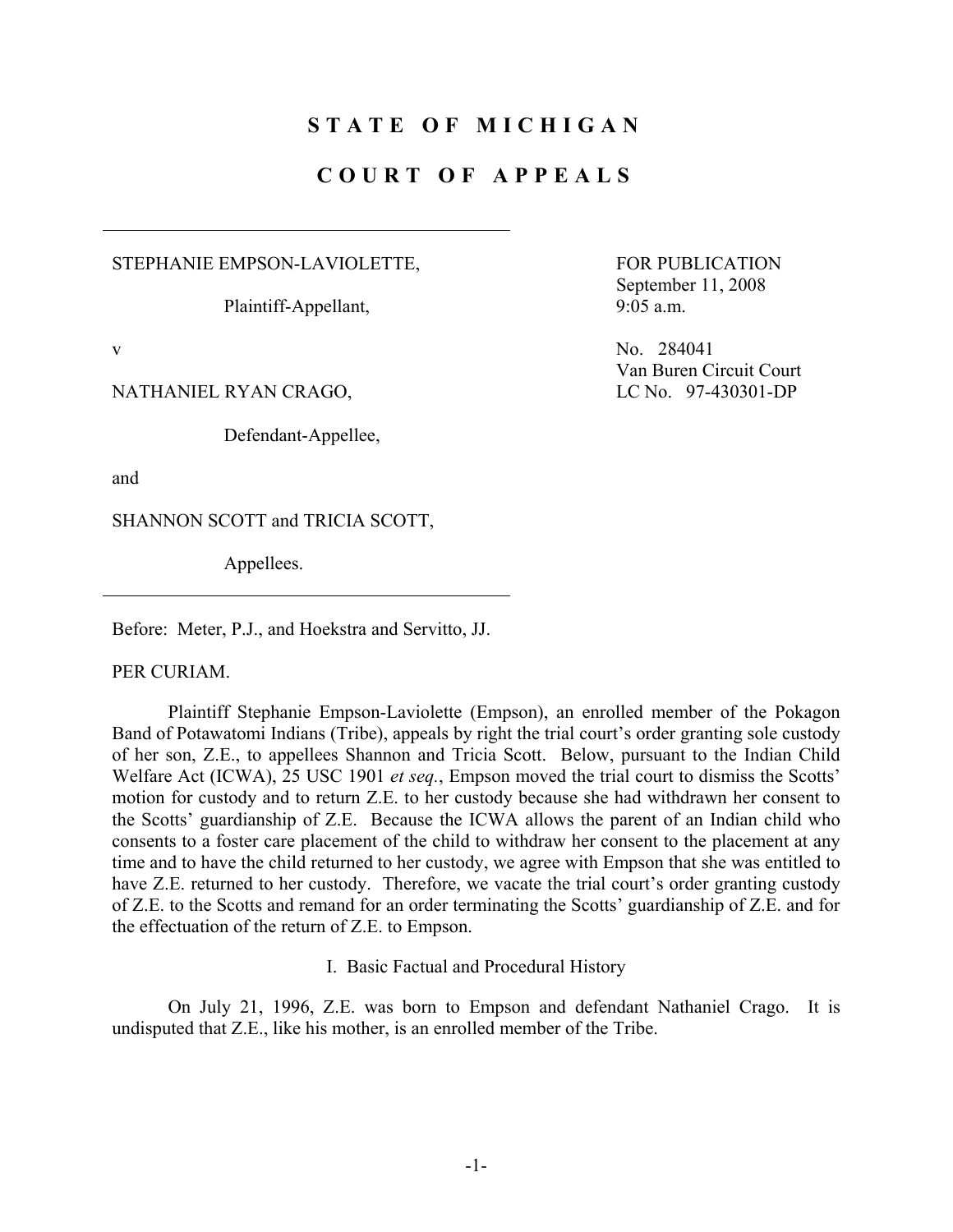On August 16, 2004, Shannon and Tricia Scott filed a petition for guardianship of  $Z.E.<sup>1</sup>$ The box next to question 5 of the petition, which read, "The minor is a member of/eligible for membership in an American Indian tribe/band," was not checked. Consent waivers to the guardianship signed by Empson and Crago accompanied the Scotts' petition. On August 31, 2004, the trial court appointed the Scotts temporary guardians of  $Z.E.<sup>2</sup>$  The guardianship order specifically stated that Z.E.'s custody could not be changed from the Scotts without the consent and order of the trial court.

 On December 1, 2004, Empson, claiming that her consent to the Scotts' guardianship of Z.E. had been fraudulently obtained, moved to terminate the guardianship and to have Z.E. returned to her custody. Empson's motion contained no indication that Z.E. was Native American. On February 2, 2005, the Scotts moved for sole custody of  $Z.E^{3}$ . The trial court subsequently stayed the guardianship proceedings. It ordered that the Scotts were to remain Z.E.'s guardians until further order of the court.

 Several months later, on August 15, 2005, Empson filed a second petition to terminate the Scotts' guardianship of Z.E. This petition provided the first notice to the trial court that Z.E. was Native American. It stated that Z.E.'s race was "Native American." The trial court denied the petition because the guardianship proceedings had been stayed pending the resolution of the Scotts' motion for custody.

 Testimony on the Scotts' motion for custody of Z.E. commenced in January 2006. After Empson testified, the trial court adjourned the hearing in order for the submitted psychological evaluation report to be amended to include the Scotts. The trial court did not hear further testimony on the Scotts' motion for custody until February 2008.

 In the meantime, Empson moved the trial court to dismiss the Scotts' motion for custody. Empson asserted that because Z.E. was Native American, the ICWA governed the proceedings. She contended that because the Scotts' motion effectively removed Z.E. from her custody and because the heightened standards under §§ 1912(d) and (e) regarding the removal of an Indian child from the care of a parent or Indian custodian had not been satisfied, the Scotts' motion had to be dismissed. Empson also moved for the return of Z.E. to her custody. She claimed the return of Z.E. to her custody was mandated by § 1913(b), which allowed her to revoke her consent to the Scotts' guardianship of Z.E. The trial court denied the motions. It held that

1

<sup>&</sup>lt;sup>1</sup> Prior to living with the Scotts, Z.E. lived with his maternal grandparents, Empson's parents. Empson placed Z.E. in the care of the Scotts in the summer of 2004 after allegations arose that her father had abused Z.E.

<sup>&</sup>lt;sup>2</sup> We recognize that the guardianship proceedings were before the probate court, see MCL 700.1302(c), which provides that a probate court has exclusive jurisdiction over guardianship proceedings, and that the subsequent custody proceedings were before the circuit court. However, because the probate judge presided over the custody proceedings, see MCL 722.26b(5), we refer to the probate court and the circuit court as the trial court.

 $3$  Crago consented to the Scotts' motion for custody of Z.E.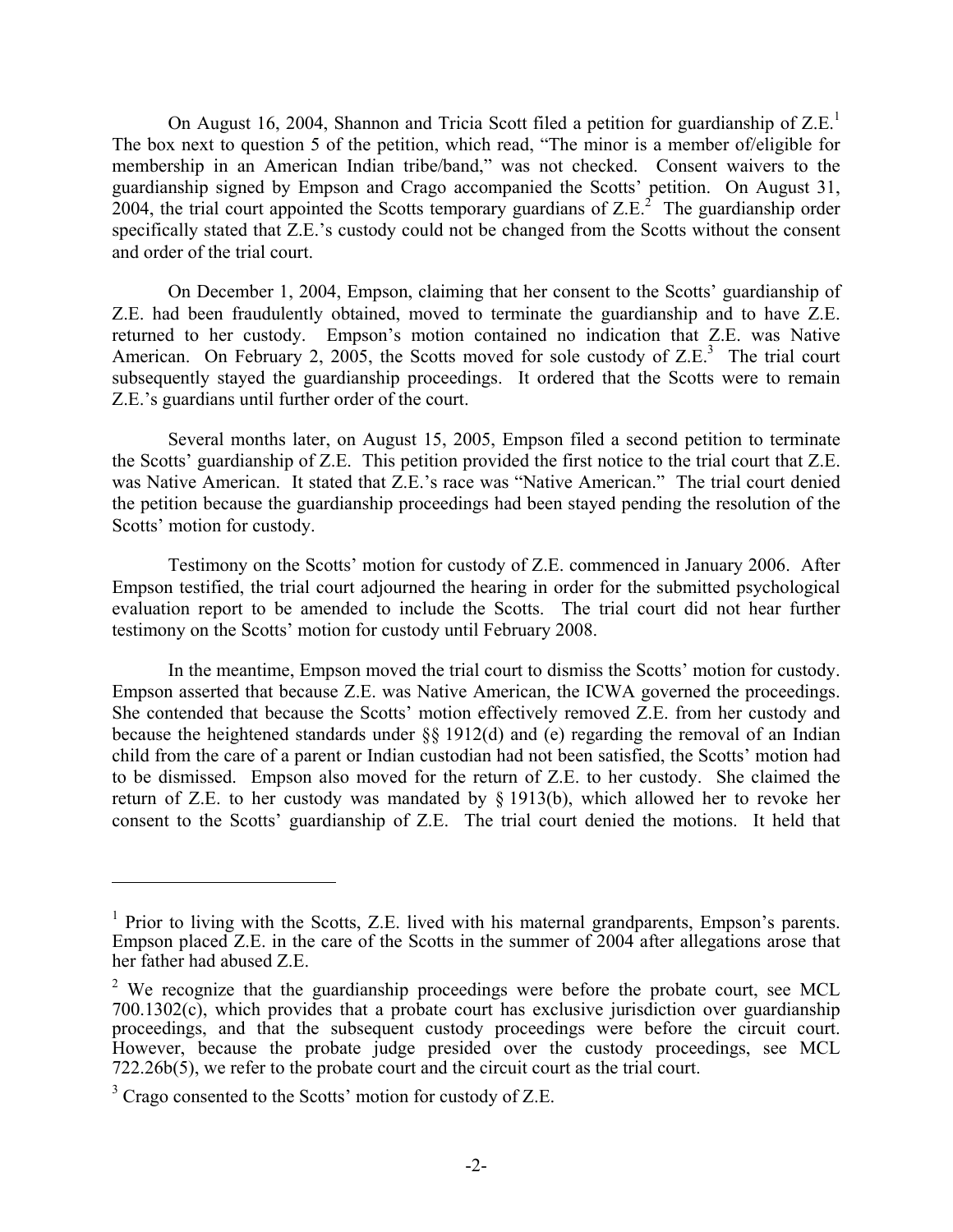because the guardianship proceedings were initially consensual, the ICWA did not apply to the guardianship proceedings. The trial court further held that because the Scotts were the guardians of Z.E., the Scotts' motion for custody of Z.E., if granted, would not remove Z.E. from the custody of Empson. Therefore, according to the trial court, the ICWA did not apply to the custody proceedings.

 In February 2008, after hearing further testimony on the Scotts' motion for custody, the trial court granted sole custody of Z.E. to the Scotts.

### II. Standard of Review

 Issues involving application of the ICWA present questions of law that we review de novo. *In re Fried*, 266 Mich App 535, 538; 702 NW2d 192 (2005); *In re NEGP*, 245 Mich App 126, 130; 626 NW2d 921 (2001). Issues of statutory interpretation are also questions of law that we review de novo. *Apsey v Mem Hosp*, 477 Mich 120, 127; 730 NW2d 695 (2007). When interpreting a federal statute, our goal is to give effect to the intent of Congress. *Walters v Nadell*, 481 Mich 377, 381; 751 NW2d 431 (2008).

### III. Issues Addressed on Appeal

 On appeal, Empson argues the trial court erred in holding that the ICWA did not apply to either the guardianship proceedings or the custody proceedings and that the trial court violated the ICWA at various times throughout the proceedings. We do not address all of Empson's arguments on appeal because we agree with Empson that the ICWA applied to the guardianship proceedings and that the trial court violated the ICWA when it failed to return Z.E. to her custody after she revoked her consent to the Scotts' guardianship of Z.E. To reach this conclusion, we were required to address the following three issues: (1) whether the ICWA applied to the guardianship proceedings; (2) whether Empson was allowed to withdraw her consent to the Scotts' guardianship of Z.E.; and (3) whether the ICWA preempted the stay mandated by MCL 722.26b(4).

## IV. The Indian Child Welfare Act

 In adopting the ICWA, Congress sought to establish "minimum Federal standards for the removal of Indian children from their families" in order to protect the best interests of Indian children and to promote the stability and security of Indian tribes and their families. 25 USC 1902; *In re Elliott*, 218 Mich App 196, 201; 554 NW2d 32 (1996). In a custody proceeding involving an Indian child, a state court shall apply the minimum standards articulated in the ICWA unless the applicable state law provides a higher standard of protection to the Indian child's parent or Indian custodian. 25 USC 1921 provides:

 In any case where State or Federal law applicable to a child custody proceeding under State or Federal law provides a higher standard of protection to the rights of the parent or Indian custodian of an Indian child than the rights provided under this title, the State or Federal court shall apply the State or Federal standard.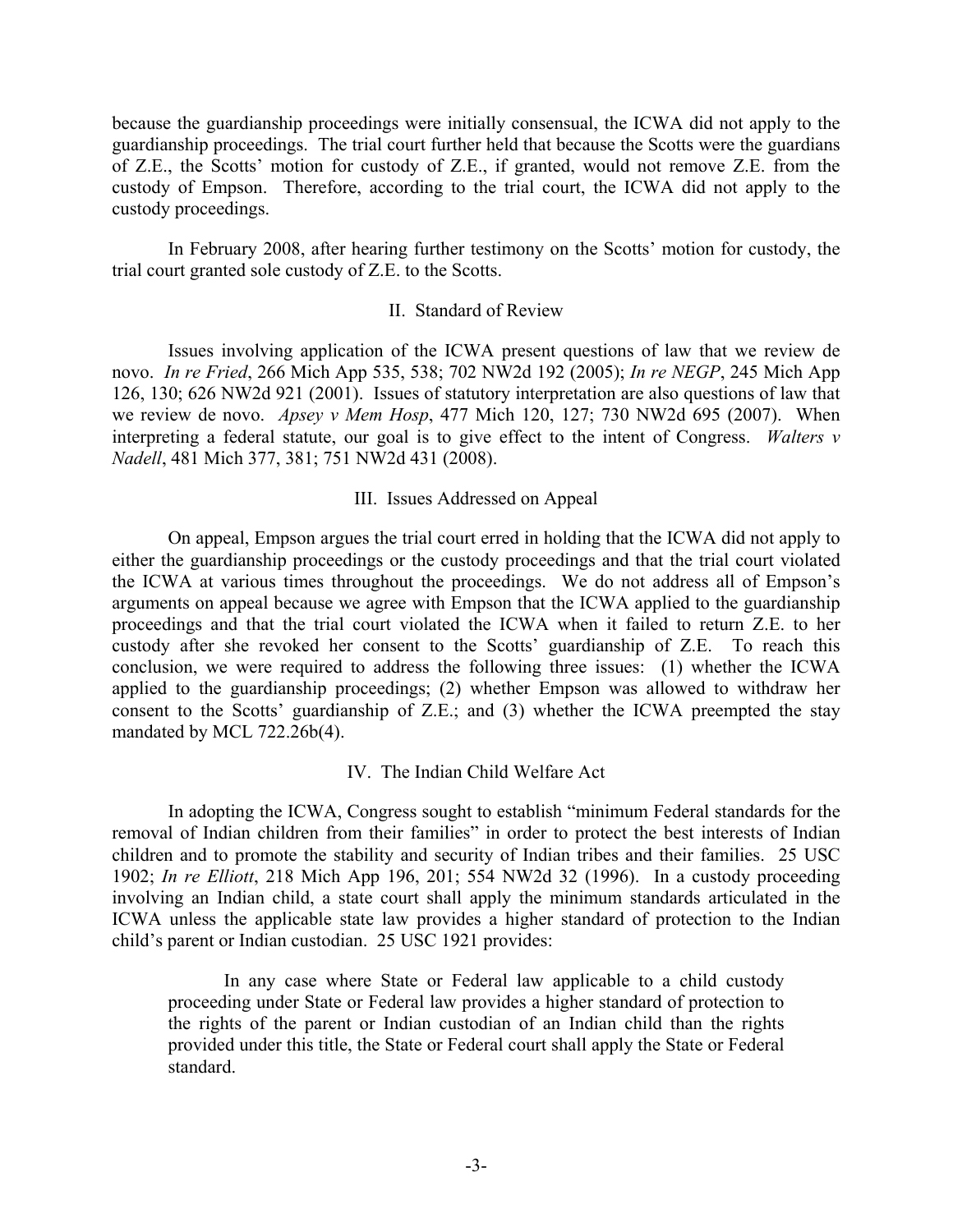The Michigan Legislature has not enacted any standards providing greater protections than the ICWA to the parent or Indian custodian of an Indian child. Accordingly, the provisions of the ICWA apply to custody proceedings involving Indian children in Michigan.<sup>4</sup>

 We now turn to the three issues necessary to reach our conclusion that the trial court erred in failing to return Z.E. to Empson's custody after she revoked her consent to the Scotts' guardianship of Z.E.

# A. Did the ICWA Apply to the Guardianship Proceedings?

 There are two prerequisites to invoking the protections of the ICWA. *In re Johanson*, 156 Mich App 608, 612; 402 NW2d 13 (1986). First, the child must be an "Indian child" as defined by § 1903(4). *Id.* There is no dispute that Z.E. is an Indian child as the term is defined by the ICWA. Second, the custody proceedings must be "a child custody proceeding" as defined by § 1903(1). *Id.* A "child custody proceeding" is defined to include the "foster care placement" of an Indian child. 25 USC 1903(1). A "foster care placement" is defined as:

any action removing an Indian child from its parent or Indian custodian for temporary placement in a foster home or institution or the home of a guardian or conservator where the parent or Indian custodian cannot have the child returned upon demand, but where parental rights have not been terminated. [25 USC  $1903(1)(i).$ 

 The ICWA definition of a "foster care placement contains four requirements: (1) the action removes an Indian child from his parent or Indian custodian; (2) the Indian child is temporarily placed in a foster home, institution, or the home of a guardian or conservator; (3) the parent or Indian custodian is unable to have the child returned upon demand; and (4) the parent's rights were not terminated. 25 USC 1903(1)(i); *JW v RJ*, 951 P2d 1206, 1212 (Alas, 1998), overruled in part other grounds *Evans v McTaggert*, 88 P3d 1078 (Alas, 2004). In this case, the last three requirements were clearly met. The trial court named the Scotts temporary guardians of Z.E.,<sup>5</sup> ordered that Z.E. shall not be removed from the custody of the Scotts absent the consent and order of the court, and did not terminate the parental rights of Empson. In addition, because Empson had legal custody of Z.E. before the trial court appointed the Scotts as Z.E.'s guardians, the guardianship order removed Z.E. from Empson's custody. See *JW, supra* at 1213. Accordingly, the guardianship proceedings involved a "foster care placement" of Z.E., and, therefore, the ICWA applied to the proceedings, *In re Johanson, supra*.

 Nevertheless, the trial court held that the ICWA did not apply to the guardianship proceedings because, at their start, the proceedings were voluntary. This holding by the trial

1

<sup>&</sup>lt;sup>4</sup> Certain provisions of the ICWA are codified in the court rules. See MCR 3.980.

 ${}^{5}$ A temporary guardianship is limited to six months. MCL 700.5213(3).

 $6$  In reaching this conclusion, we note that the Scotts do not, and have never asserted, that the guardianship order did not remove Z.E. from Empson's custody.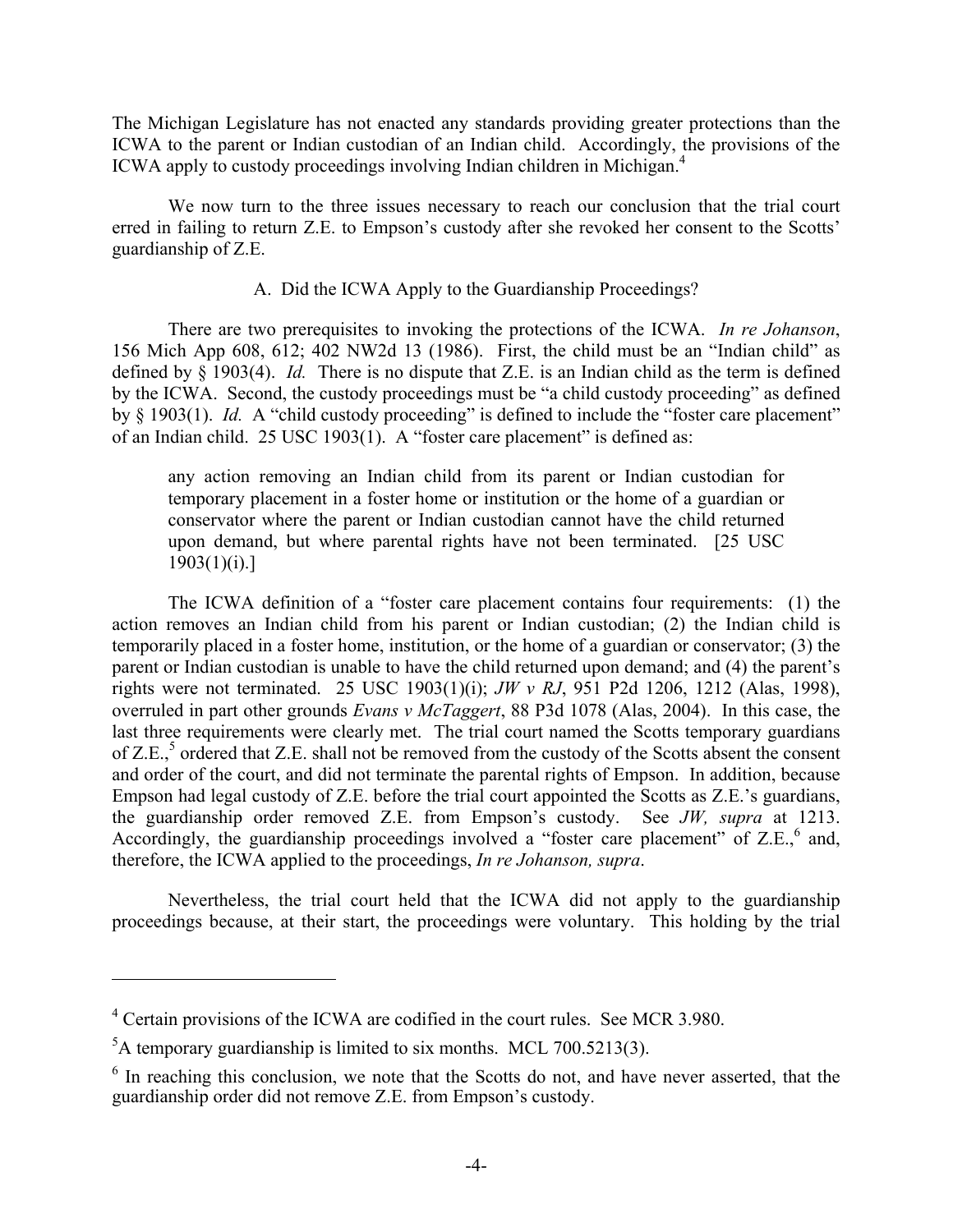court misconstrues the ICWA. Voluntariness of the proceedings is only a consideration for purposes of determining whether the Indian child's tribe is entitled to notice of a child custody proceeding. See 25 USC 1912(a).<sup>7</sup> No other provision in the ICWA limits its application to a proceeding based on the voluntariness of the proceeding. The ICWA, by its terms, applies to voluntary and involuntary child custody proceedings. *Mississippi Band of Choctaw Indians v Holyfield*, 490 US 30, 50 n 25; 109 S Ct 1597; 104 L Ed 2d 29 (1989).<sup>8</sup> Thus, the fact that Empson consented to the Scotts being appointed guardians of Z.E. was irrelevant in the determination of whether the ICWA applied to the guardianship proceedings.

B. Was Empson Allowed to Withdraw Her Consent to the Scotts' Guardianship?

 Having concluded the ICWA applied to the guardianship proceedings, we must determine whether, pursuant to § 1913(b), Empson was allowed to withdraw her consent to the Scotts' guardianship of Z.E.

Section 1913(b) provides:

 Any parent or Indian custodian may withdraw consent to a foster care placement under State law at any time and, upon such withdrawal, the child shall be returned to the parent or Indian custodian.

The language of § 1913(b) appears to be unambiguous. Unambiguous statutory language is to be enforced as written. *Ayar v Foodland Distributors*, 472 Mich 713, 716; 698 NW2d 875 (2005). Thus, § 1913(b) appears to grant Empson the ability to withdraw her consent "at any time" to the trial court's appointment of the Scotts as Z.E.'s guardians and to have Z.E. returned to her custody.

 However, apparently plain statutory language can be rendered ambiguous by its interaction with other statutes. *Ross v Modern Mirror & Glass Co*, 268 Mich App 558, 562; 710 NW2d 59 (2005)*.* By definition, a "foster care placement" involves a situation where the parent of an Indian child cannot have the child back on demand. 25 USC 1903(1)(i). Thus, when read together, § 1903(1)(i) and § 1913(b) appear to be in conflict: the former provides that an Indian child in a "foster care placement" cannot be returned to his parent or Indian custodian upon demand by the parent or custodian, while the latter provides that the parent or Indian custodian

1

 $725$  USC 1912(a) provides in relevant part:

In any involuntary proceeding in a State court, where the court knows or has reason to know that an Indian child is involved, the party seeking the foster care placement of . . . an Indian child shall notify the parent or Indian custodian and the Indian's child tribe, by registered mail with return receipt requested, of the pending proceedings and of their right of intervention.

 $8$  See, e.g., 25 USC 1913(c) ("In any voluntary proceeding for termination of parental rights to . . . an Indian child, the consent of the parent may be withdrawn for any reason at any time prior to the entry of a final decree of termination . . . .)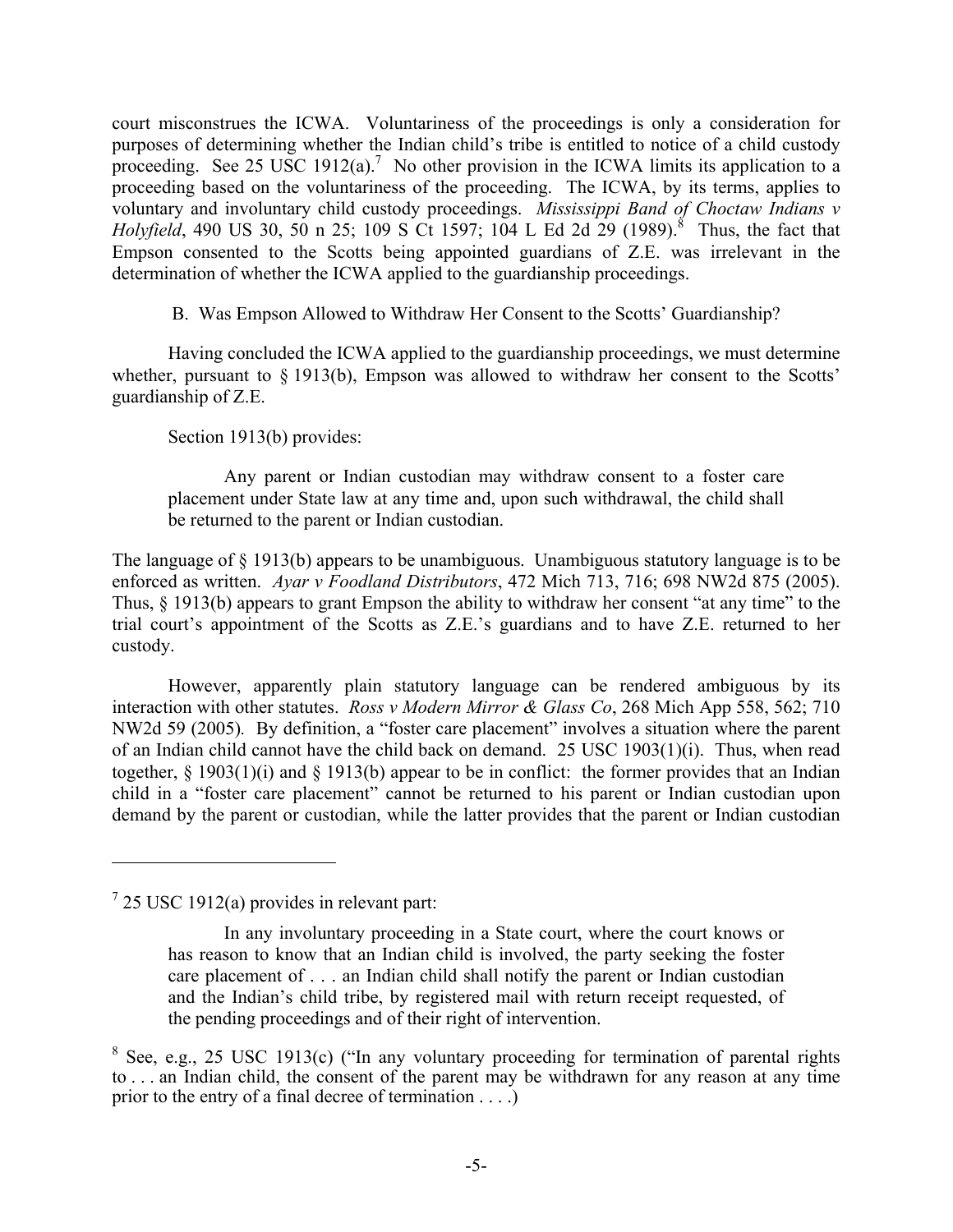of the Indian child may withdraw her consent to a "foster care placement" at any time and have the child returned to her custody. A statutory provision is ambiguous if it irreconcilably conflicts with another provision. *Mayor of the City of Lansing v Pub Service Comm*, 470 Mich 154, 166; 680 NW2d 840 (2004). However, we will only find a statutory provision ambiguous if all other means of interpretation have been applied and found wanting. *Klida v Braman*, 278 Mich App 60, 66; 748 NW2d 244 (2008).

In resolving whether  $\S$ § 1903(1)(i) and 1913(b) irreconcilably conflict, we are guided by the following rules of statutory construction. We liberally construe remedial statutes in favor of the persons intended to be benefited. *Dudewicz v Norris Schmid, Inc*, 443 Mich 68, 77; 503 NW2d 645 (1993). The ICWA is a remedial statute designed to protect Indian children and the stability and security of Indian tribes and families. 25 USC 1902; see also *Mississippi Band of Choctaw Indians, supra* at 37 ("It does so by establishing a Federal policy that, where possible, an Indian child should remain in the Indian community") (quotations and citation omitted). Accordingly, we are to construe the ICWA in favor of Empson, as she is the intended beneficiary of the ICWA. In addition, we must avoid a construction that would render any part of the statute surplusage or nugatory. *In re Complaint of McLeodUSA Telecom Services, Inc*, 277 Mich App 602, 611; 751 NW2d 508 (2008). A statutory provision is rendered nugatory when an interpretation fails to give the provision meaning or effect. *Apsey, supra* at 131. Further, we must consider the placement of the apparent conflicting provisions within the act and the purpose of each provision. *Sturgis Bank & Trust Co v Hillsdale Community Health Ctr*, 268 Mich App 484, 489; 708 NW2d 453 (2005). Finally, we must give the statutory language a reasonable construction that best accomplishes the purpose of the statute. *King v Reed*, 278 Mich App 504, 515; 751 NW2d 525 (2008).

In applying these principles, we note that  $\S$  1903 is the definitional section of the ICWA. Because the ICWA only applies if the proceedings are a "child custody proceeding" as defined by § 1903(1), *In re Johanson, supra*, the purpose of § 1903(1) is to define the proceedings to which the ICWA applies. In contrast, § 1913 identifies the rights provided to the parent or Indian custodian of an Indian child when the parent or custodian voluntarily consents to a foster care placement of the child or the parent agrees to the termination of parental rights. Relevant to our consideration, we note that, in addition to § 1913(b) which allows the parent or Indian custodian to withdraw consent to a foster care placement, §1913(c) allows the parent, for any reason, to withdraw consent to the termination of parental rights to, or adoptive placement of, the Indian child at any time before the entry of a final decree of termination or adoption and, pursuant to § 1913(d), after the entry of a final decree of adoption, the parent may withdraw consent on the basis that the consent was obtained through fraud or duress. Thus, the question is whether a definitional provision can render nugatory a provision setting forth a party's substantive rights, because if we were to conclude  $\S$  1903(1)(i) prevented a parent or Indian custodian from withdrawing consent to a foster care placement of an Indian child, then § 1913 would be rendered nugatory. It would have no effect.

 As stated above, we must avoid a construction of the ICWA that renders any portion of it surplusage or nugatory. Accordingly, we conclude that  $\S 1903(1)(i)$  is only applicable when determining whether the ICWA applies to a custody proceeding. It is not applicable when determining the rights of a parent or Indian custodian after the parent or custodian has voluntarily consented to a "foster care placement" of an Indian child. Rather, it is § 1913 that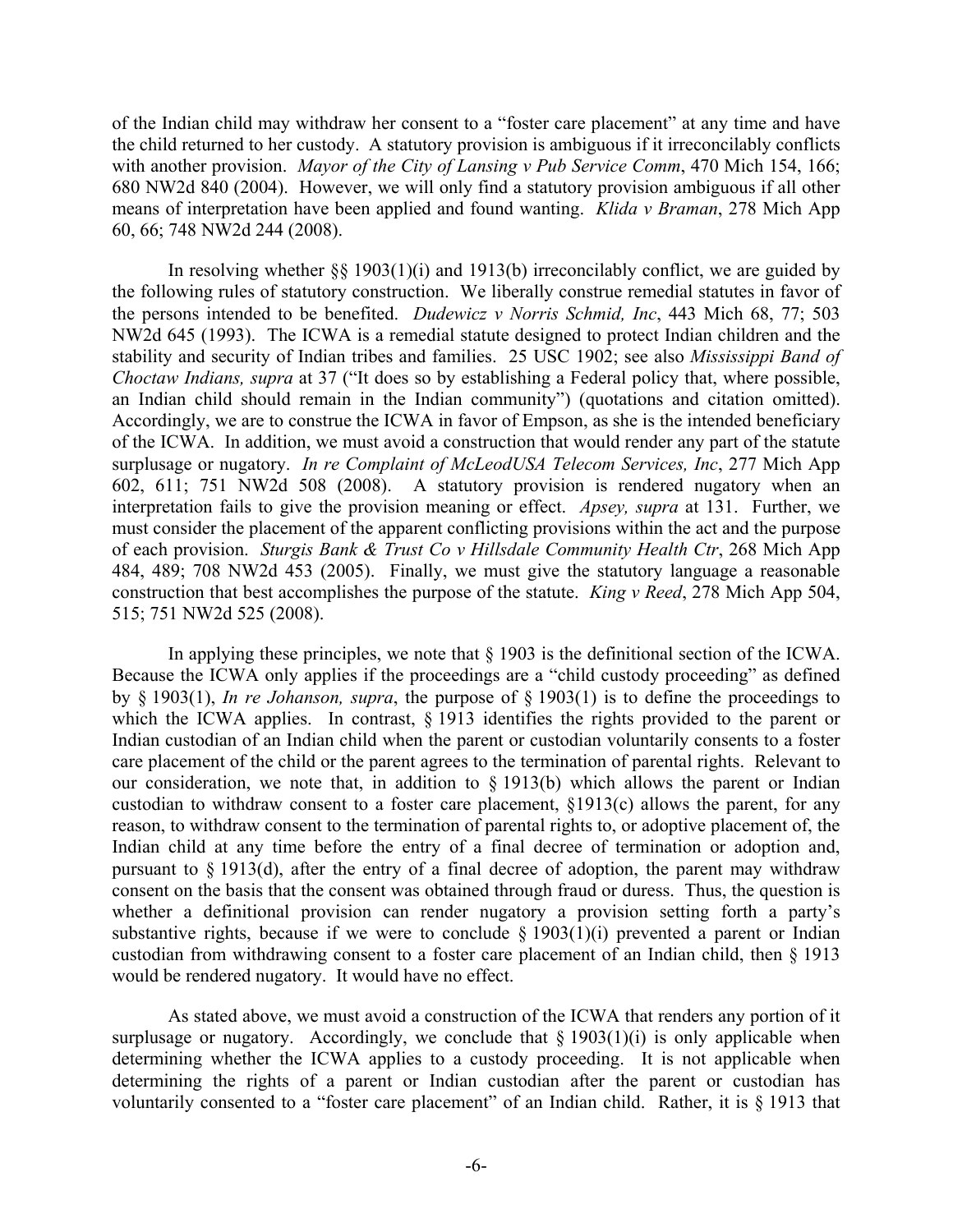delineates the rights of the parent or Indian custodian who has consented to a "foster care placement" of an Indian child. In other words, if a parent or Indian custodian of an Indian child has consented to a "foster care placement," as the term is defined in  $\S$  1903(1)(i), the parent or custodian may "at any time" thereafter withdraw consent to the placement under § 1913(b) and have the Indian child returned to his or her custody. This construction gives effect to both provisions and accomplishes Congress's goal in adopting the ICWA of protecting Indian families. Thus, Empson, even though she voluntarily consented to the trial court's appointment of the Scotts as Z.E.'s guardians, which constituted a "foster care placement" under § 1903(1)(i), had the right to withdraw her consent to the guardianship and to have Z.E. returned to her custody.

## C. Did the ICWA Preempt the Stay Mandated by MCL 722.26b(4)?

 Empson withdrew her consent to the Scotts' guardianship of Z.E. on December 1, 2004, and August 15,  $2005$ .<sup>9</sup> However, because of the stay imposed by MCL 722.26b(4) in the guardianship proceedings, the trial court never heard Empson's petitions, much less did it return Z.E. to Empson's custody. MCL 722.26b(4) provides in pertinent part:

 Upon the filing of a child custody action brought by a child's guardian or limited guardian, guardianship proceedings concerning that child in the probate court are stayed until disposition of the child custody action. A probate court order concerning the guardianship of the child continues in force until superseded by a circuit court order.

The final issue in reaching our conclusion that the trial court erred in failing to return Z.E. to Empson's custody after Empson withdrew her consent to the Scotts' guardianship of Z.E. is whether the ICWA preempted the stay mandated by MCL 722.26b(4). Federal law preempts a state law if the state law stands as an obstacle to the accomplishment of the full objectives of Congress. *Ammex, Inc v Dep't of Treasury*, 272 Mich App 486, 497; 726 NW2d 755 (2006).

 The ICWA provides minimum standards for the removal of Indian children from their families, 25 USC 1902, and a state court must apply those standards unless state law provides a higher standard of protection to the Indian child's parent or Indian custodian, 25 USC 1921. Included within the ICWA's minimum protections for an Indian child's parent is the parent's right to "withdraw consent to a foster car placement under State law *at any time*." 25 USC 1913(b) (emphasis added). Thus, the stay mandated by MCL 722.26b(4) infringed on the minimum protections Empson was afforded under § 1913(b), because once the Scotts moved for sole custody of Z.E. and the guardianship proceedings were stayed, Empson no longer had the ability to withdraw her consent to the Scotts' guardianship of Z.E. and to have Z.E. returned to her custody. In other words, the stay prevented Empson from withdrawing her consent to the guardianship "at any time." Because the stay mandated by MCL 722.26b(4) stood as an obstacle

 $\overline{a}$ 

 $9$  We limit our analysis to whether Empson was entitled to have Z.E. returned to her custody after the filing of the August 15, 2005, petition. Before this petition, no filings indicated that Z.E. was Native American.